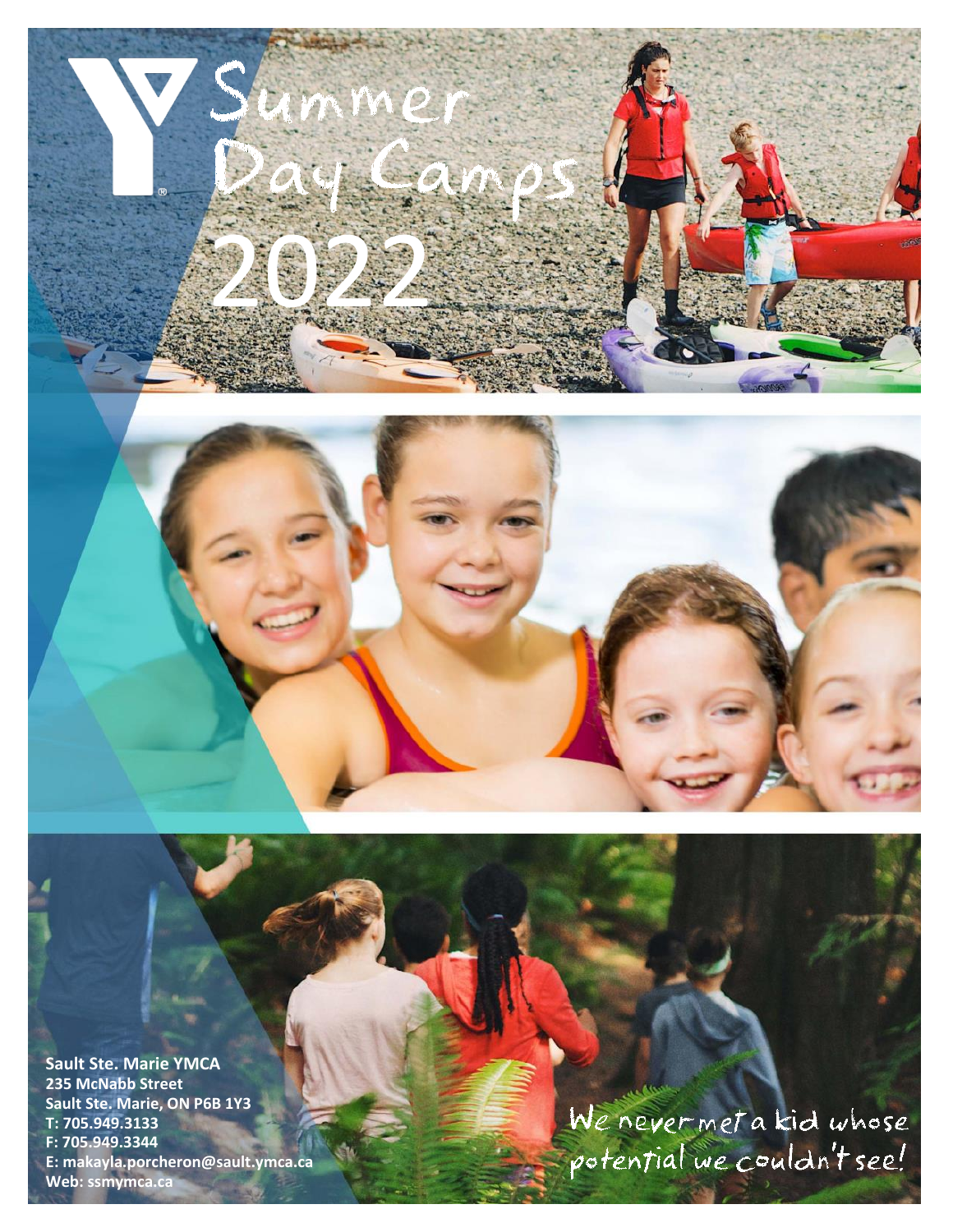# Our Camps are a place of friendship, Fun and learning where all kids can feel like they belong!

Sault Ste. Marie YMCA Summer Day Camps have been making warm summer memories and providing fun camp adventures for decades. We believe camp is like no other childhood experience – one that every child deserves – where everyone is welcome and everyone matters.

We are committed to investing in the potential of every child. That means partnering with you, as parents and caregivers, to help us get to know your child and help them become who they want to be. All YMCA Camps are guided by YMCA values and are carefully designed to support and challenge campers, ages 4-12. Participation in camps enhances the development of selfesteem, self-confidence and overall personal growth in mind, body and spirit.

We know there are many reasons for choosing YMCA Camps as a summer vacation destination. Ultimately, it all comes down to one thing: The YMCA is a home away from home where campers are given skills, opportunities and support to realize their full potential within the camp community. Committed staff, dedicated to creating a safe, fun and memorable camp experience, have been hired to help campers reach their goals.

We believe every child should have the chance to take part in the excitement of a camp experience! We hope to see your child at one of our amazing camps this summer!

#### **OUR MISSION**

The Sault Ste. Marie YMCA is a charitable organization that promotes the development of spirit, mind and body by encouraging healthy lifestyles, personal growth and service to the community.

#### **WHAT YMCA DAY CAMPS MEAN TO PARENTS**

As the leading provider in both camping and child care in Canada, we have provided quality learning environments to children for more than 100 years.

Our staff are well-trained, imaginative, committed and caring. That means you, as a parent, can feel comfortable and secure about bringing your children to YMCA Day Camps.

#### **WHAT YMCA DAY CAMPS MEAN TO YOUNG PEOPLE**

YMCA Day Camps are places for fun, friendship and adventure. They're places where young people, ages 4-12yrs, can learn, explore and expand their creativity and develop skills while having a good time.

This is a place where campers learn many recreational activities and play in a friendly and fair environment. Traditional camp activities, crafts, songs and games, are a part of your child's experience.

Whether campers are shooting hoops, exploring the community or getting in touch with their creative side, YMCA Day Camps are a place for sharing, caring and growing.

#### *Sincerely,*

*Your YMCA Day Camp Team*

#### **COMMUNICATION**

Open communication is just as important to us as the delivery of high-quality camp experiences. For that reason, we strive to communicate with families before and after every session. If you have questions or concerns, please feel free to contact your camp staff team.

#### **CHILD PROTECTION**

All visitors to the Sault Ste. Marie YMCA must scan their membership or companion cards or present government-issued photo identification in order to enter the facility. Camp Councilors will require that parents/guardians provide government-issued photo identification for signing campers in and out of camps.

#### **STAFF**

At the YMCA we pride ourselves in hiring the most qualified camp staff. All staff hold current Standard First Aid and CPR-C certification, and complete a training program prior to camp that includes Healthy Child Development, safety and emergency procedures. Staff 18 years and over have completed a Criminal Reference Check. All lifeguards hold National Lifeguard certifications. Most importantly, our staff is committed to the well-being of your child.

#### **HEALTH AND SAFETY**

At YMCA Day Camps, the health and safety of your child is our first priority. The Sault Ste. Marie YMCA is a well-equipped health and wellness centre and has support staff who are trained to handle emergencies.

**The YMCA does not guarantee a nut-free facility. If your camper has a nut allergy, please include this information on the registration and medical forms. \*All camps are subject to change to be in accordance with Algoma Public Health guidelines.**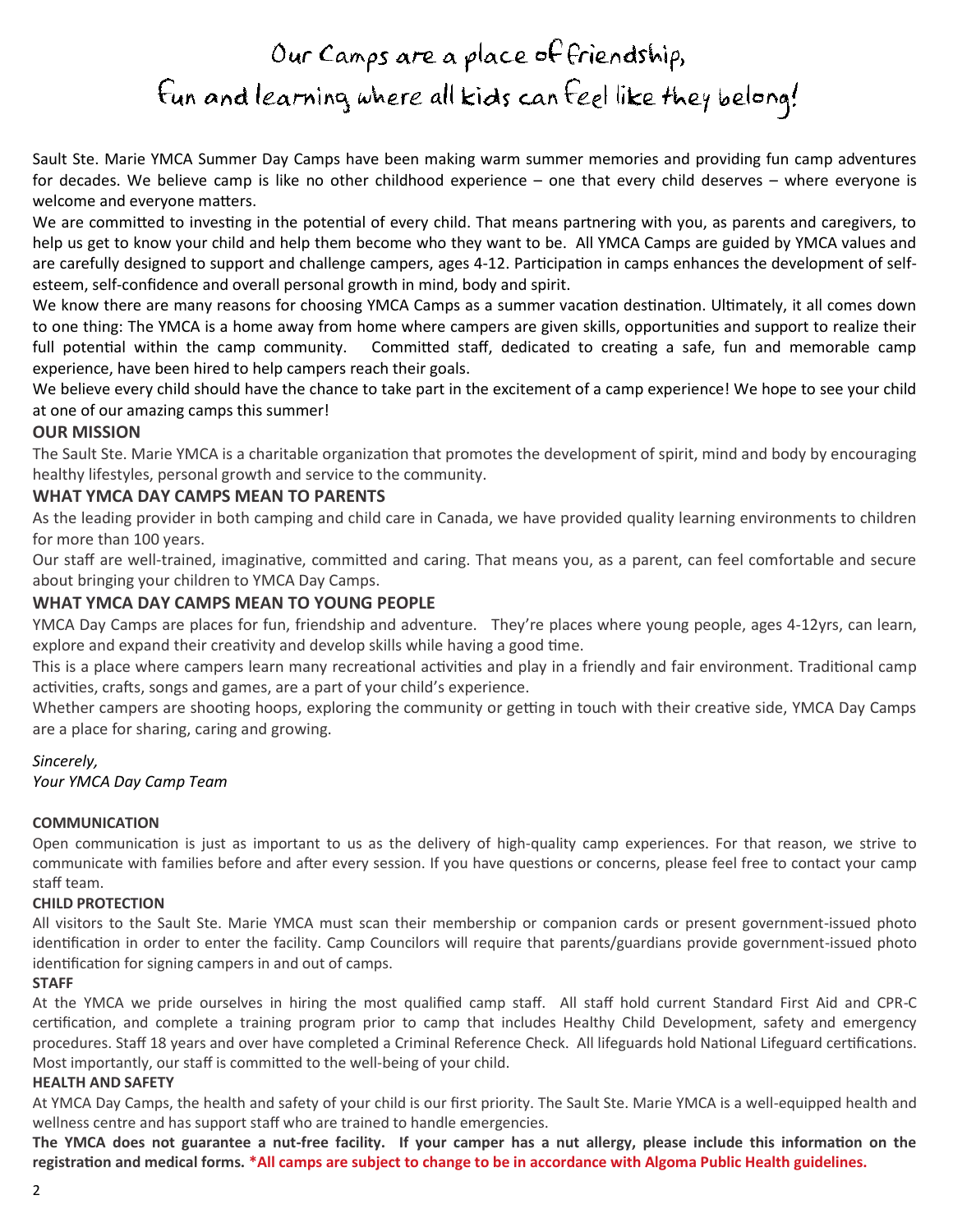# Registration Information

# **HOW TO REGISTER**

#### **Campers must be registered for camp by 6:00pm the Friday before the start of camp.**

**Step #1**: Register by e-mail with your completed form, or you can also register in person by making an appointment. Please ensure you include an appropriate method of payment and a recent photo of your child(ren).

#### **You can also register online.**

How to create an online account with the Sault Ste. Marie YMCA.

If you are already a member and we have your email address, click the forgot my password link.

If you are new to the Sault Ste. Marie YMCA click the "create an account" link and enter all the necessary information. You will then be able to register and pay for memberships,

and day camps online while staying connected to your Sault Ste. Marie YMCA account through this online portal.

#### [https://ca.apm.activecommunities.com/ssymca.Home](https://ca.apm.activecommunities.com/ssymca/Home)

**Step#2**: Get ready for camp! Follow the "What to Bring to Camp" preparation list and read over the Standards of Behaviour.

# **CONTACT US**

Online: ssmymca.ca Phone: 705.949.3133 Fax: 705.949.3344 Email: makayla.porcheron@ssmymca.ca Mail: Sault Ste. Marie YMCA, 235 McNabb Street, Sault Ste. Marie, ON P6B 1Y3

# **FAMILY RATE**

Families receive a 10% discount for each additional camper registered. Campers must be siblings.

# **CAMPER LUNCH**

Lunches are not provided. Children play hard throughout the day and need constant nourishment and fuel. Please make sure that your child has a nutritious lunch and enough snacks to help them play all through the day. Reusable water bottles **MUST** be labelled.

# **SUPPORT**

If your child requires one on one support, please contact the Child Youth and Family Supervisor Makayla for further information.

# **CANCELLATION POLICY**

Written notification by fax, e-mail or mail is required for cancellations or to switch camp sessions, and must include the camper's full name and session dates.

Session changes will be made to the best of our ability and are dependent on availability. All changes must be made a minimum of two days prior to the start date of camp. A fee of \$20 will be applied for each change.

Cancellation refunds are as follows:

- More than one week prior to the first day of the camp session: Full refund less a \$20 administration fee.
- Less than one week: No refund.
- Medical emergency prior to the camp start date or midcamp that prevents a camper from attending: Full credit will be issued for the remainder of the camp if a doctor's note is presented. A \$20 administration fee will be applied.
- Campers leaving camp mid-session due to behavioural reasons will not receive a refund/credit.
- Campers absent on the day of camp without the above mentioned notice: No refund/credit.

# **THE YMCA CAMPER CODE OF CONDUCT**

One of the goals of the Sault Ste. Marie YMCA is to provide healthy, safe and secure environments. To help us achieve this we encourage personal growth by providing kids with character-building values that help them grow into responsible and caring adults. We offer safe and fun summer camps supervised by mature, responsible and enthusiastic staff.

To help ensure this goal is met, campers are expected to follow the Code of Conduct and to interact appropriately. As a camper, I pledge that:

- I will make honesty the basis of all relationships and interactions;
- I will care for myself, those around me and our environment;
- I will accept all campers and allow each camper equal opportunities and involvement;
- I will respect myself, others and our environment
- I will be responsible for my own actions, attitudes and behaviours.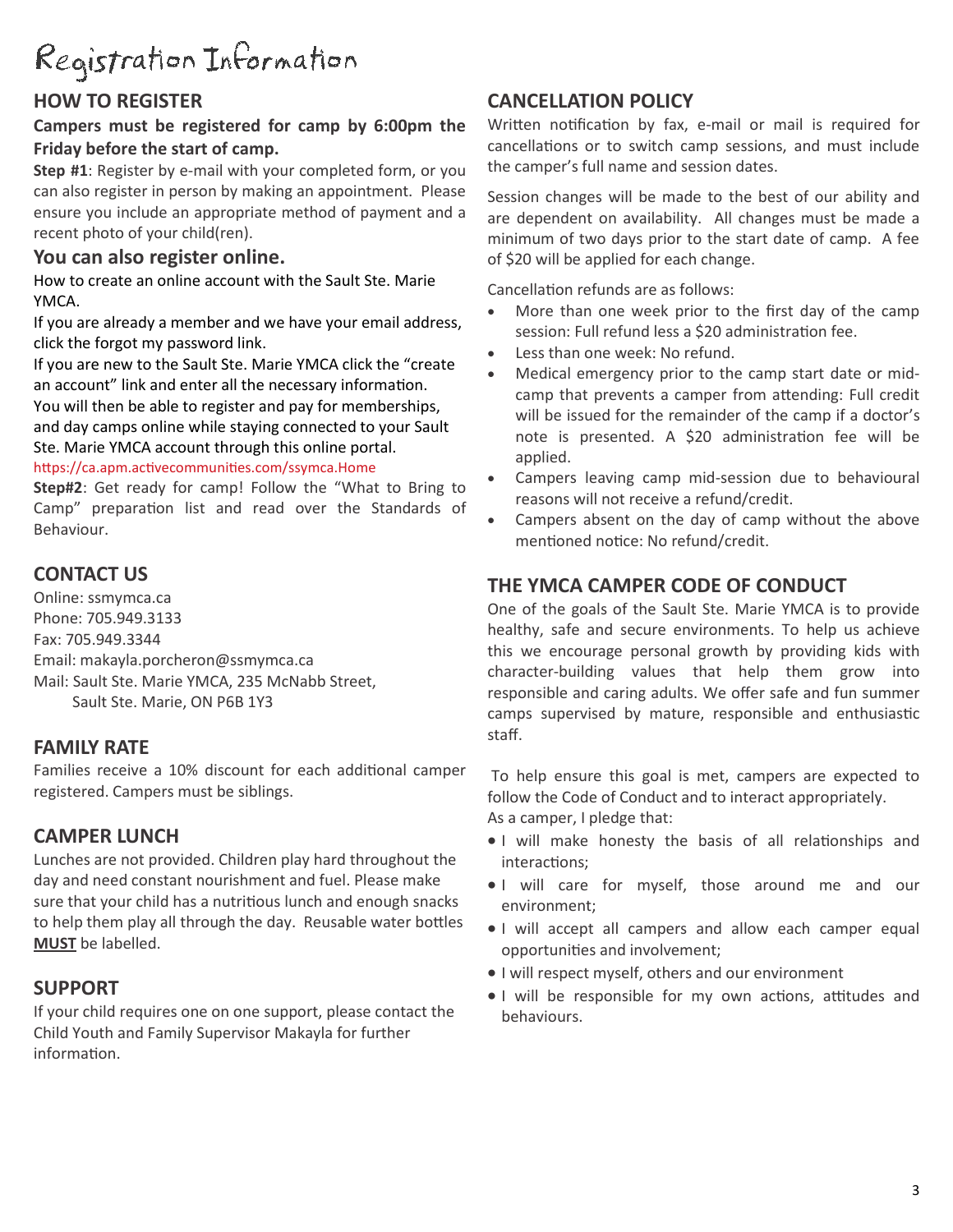# YMCA Summer Camp

#### **Weekly Summer Day Camp Themes:**

- Week 1: Wonderland Adventure
- Week 2: Crafty Critters
- Week 3: YMCA Olympics
- Week 4: Superhero Academy
- Week 5: Animal Planet
- Week 6: Water World
- Week 7: Embrace Outer Space
- Week 8: Movin & Groovin
- Week 9: Aloha Summer

## **KIDS CLUB** (4-5 years)

Get ready, get set, go to Kids Club Camp! Our Kids Club Camp provides a safe, caring environment that is designed to meet the needs of our youngest campers. Daily activities include games, crafts, music, and play. Daily outdoor activities in our fenced childcare playground are sure to impress!

## **DANCE CAMP** (6-12 years)

# **Weeks 2,4,6,8**

Qualified and experienced dance instructors will lead our Dance Camp. A variety of dance fundamentals will be taught focusing on different styles of dance each week. Campers will receive one hour of dance instruction per day in our activity centre while traditional camp games, activities, crafts, will fill the remaining hours.

# **GYMNASTICS CAMP** (6-12 years)

## **Weeks 1,3,5,7, 9**

Back and new and improved, Gymnastics Camp is an excellent opportunity for those interested in developing their gymnastics skills. Lead by certified, experienced gymnastics coaches, campers will receive instruction in a Beam, Vault, Floor, Bars and Rhythmic throughout the week. Additionally campers will enjoy the traditional camp games, activities, crafts. Walking trips to a nearby neighbourhood park to play outdoor games will add to the fun! While enjoying some outdoors time in the sun. With an emphasis on fun, fitness, team work, and a sense of good sportsmanship, this summer is going to be blast!

# **CREATIVE DISCOVERY** (6-12 years)

Creative Discovery Camp, focuses on introducing developing creative skills and developing learning experiences from messy science experiments to historical adventures. Campers will spend a portion of each day participating in traditional camp games, activities, will fill out the rest of the day. Each week campers will be taking field trips into the community, campers will have the opportunity to create crafts from objects found in nature.

#### **Creative Discovery Topics**

| Week 1: | Theatre                          |
|---------|----------------------------------|
| Week2:  | Survivor                         |
| Week 3: | Art                              |
| Week 4: | Architecture                     |
| Week 5: | Science                          |
| Week 6: | <b>Water Week</b>                |
| Week 7: | <b>Camper Skills and Talents</b> |
| Week 8: | Music                            |
| Week 9: | Mindfulness and Strength         |

## **YMCA FARM CAMP** (7-12 years)

The Sault Ste. Marie YMCA is pleased to announce we will be offering YMCA Farm Camp! Farm camp will include curriculum-based learning from Agriculture in the classroom Canada (AITC-C), daily swims, crafts and games and tend to their own vegetable garden located on site. Farm camp will be offered in two 2 week sessions over the course of this summer! Session 1 will run July 4-15<sup>th</sup> and Session 2 will run August 1-12<sup>th</sup>.

#### **SWIMMING CAMP** (6-12 years)

Learn to swim in our popular new and improved Swimming Camps! Campers will receive a two swims per day, one swimming lesson lead by our certified swim instructors, as well as a fun filled recreational swim. Walking trips to a nearby neighbourhood park to play outdoor games will add to the fun! While enjoying some outdoors time in the sun. With an emphasis on fun, fitness, team work, and a sense of good sportsmanship, this summer is going to be blast! Parents are asked to send campers with two bathing suits and towels, one for their lesson and one for their fun swim.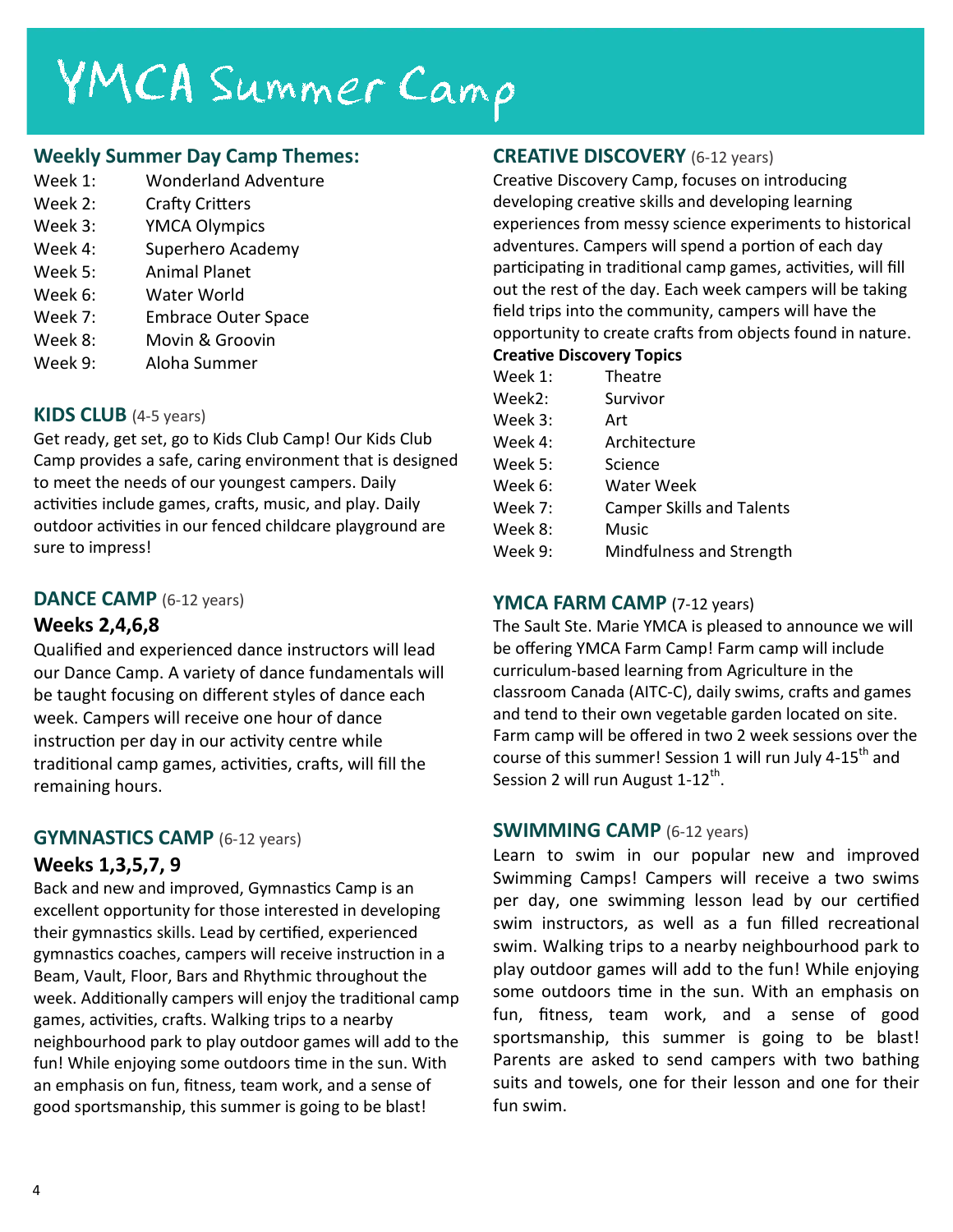#### **SPORTS & GAMES CAMP** (6-12 years)

Our very popular Sports & Games Camp is back! Campers will spend one hour each day in skill development and game play, focusing on a different sport or game each week (see below). Traditional camp games, activities, crafts, and a daily camp swim will fill out the rest of the week. Walking trips to a nearby neighbourhood park to play outdoor sports & games will add to the fun! With an emphasis on fun, fitness, and team work, this summer is going to be a blast! Our weekly

Schedule includes the following sports & games:

| <b>WEEK ONE:</b>   | <b>Disc Sports</b>    |
|--------------------|-----------------------|
| <b>WEEK TWO:</b>   | Basketball            |
| <b>WEEK THREE:</b> | <b>Floor Hockey</b>   |
| <b>WEEK FOUR:</b>  | Soccer                |
| <b>WEEK FIVE:</b>  | Football              |
| <b>WEEK SIX:</b>   | Volleyball            |
| <b>WEEK SEVEN:</b> | <b>Basketball</b>     |
| <b>WEEK EIGHT:</b> | <b>Racquet Sports</b> |
| <b>WEEK NINE:</b>  | All Ball              |

#### **PRIDE CAMP** (6-12 years)

A new addition this year, Pride Camp will engage campers with an activity-based curriculum based on ageappropriate discussions of gender, identity, inclusion, and diversity. This exciting week of activities will be full of fun, conversation, and glitter. Like other Y camps, campers will spend part of the day exploring the theme of the week and then will also participate in other "traditional" camp games, activities and crafts. The curriculum is designed by Dr. Deb Woodman (Algoma University) who has experience developing Pride based youth programming in the community for many years.



# **YMCA OFF SITE DAY CAMPS OUTDOOR ADVENTURE CAMP (Waterfront**

# **Adventure Centre)** (8-12 years)

We are pleased to announce we will be offering a Summer Day Camp at Sault College's Waterfront Adventure Centre! Located at 18 McPhail. Your camper will enjoy days of fun in the sun activities playing beach volley, tennis, and daily trips to Bellevue Park.

**Parents are to drop off their campers between 8:30 - 9:00am at the Waterfront Adventure Centre and pick up between 4:30 - 5:00pm.**

# **YMCA CAMP ST. KATERI OUTDOOR ADVENTURE CAMP** (7-12 years)

Calling all outdoor adventurists to the new and exciting Outdoor Adventure Camp. While enjoying the outdoor spaces of St. Kateri all campers will have opportunities to explore the water and woods during daily camping activities. All campers will be able to explore the wonders of the outdoors each week by participating in nature walks, archery, kayaking, canoeing, outdoor sports and games, crafts and weather permitting a weekly bonfire. Campers will also have opportunity to witness the various types of wildlife in the area including frogs, turtles, and birds.

\*Water activities may be subject to change in accordance to Algoma Public Health guidelines.

Transportation must be provided by parents to St. Kateri Drop off will begin between 8:30 and 9:00am. Parents will be asked to pick their campers up at St. Kateri between 4:30- 5:00pm

**Certified lifeguards are on duty at all times and qualified, caring instructors supervise all camp activities.** 

Waterfront activities do not include swimming. All campers participating in Canoeing and Kayaking are required to wear a Lifejacket which are provided at all times. If possible, please provide your child's own life jacket, properly labeled.

Bike Weeks are back! The Bike weeks are Week 4 and Week 8. Bike Week is designed for campers who are confident and skilled in the operation of their bicycles and all campers will be required to wear helmets. Bikes and helmets are not provided. **Campers are asked to be dropped off by parents with their bikes at St. Kateri each Friday between 8:30-9:00am and picked up between 4:30 - 5:00pm.** Bikes will remain at the camp for the week.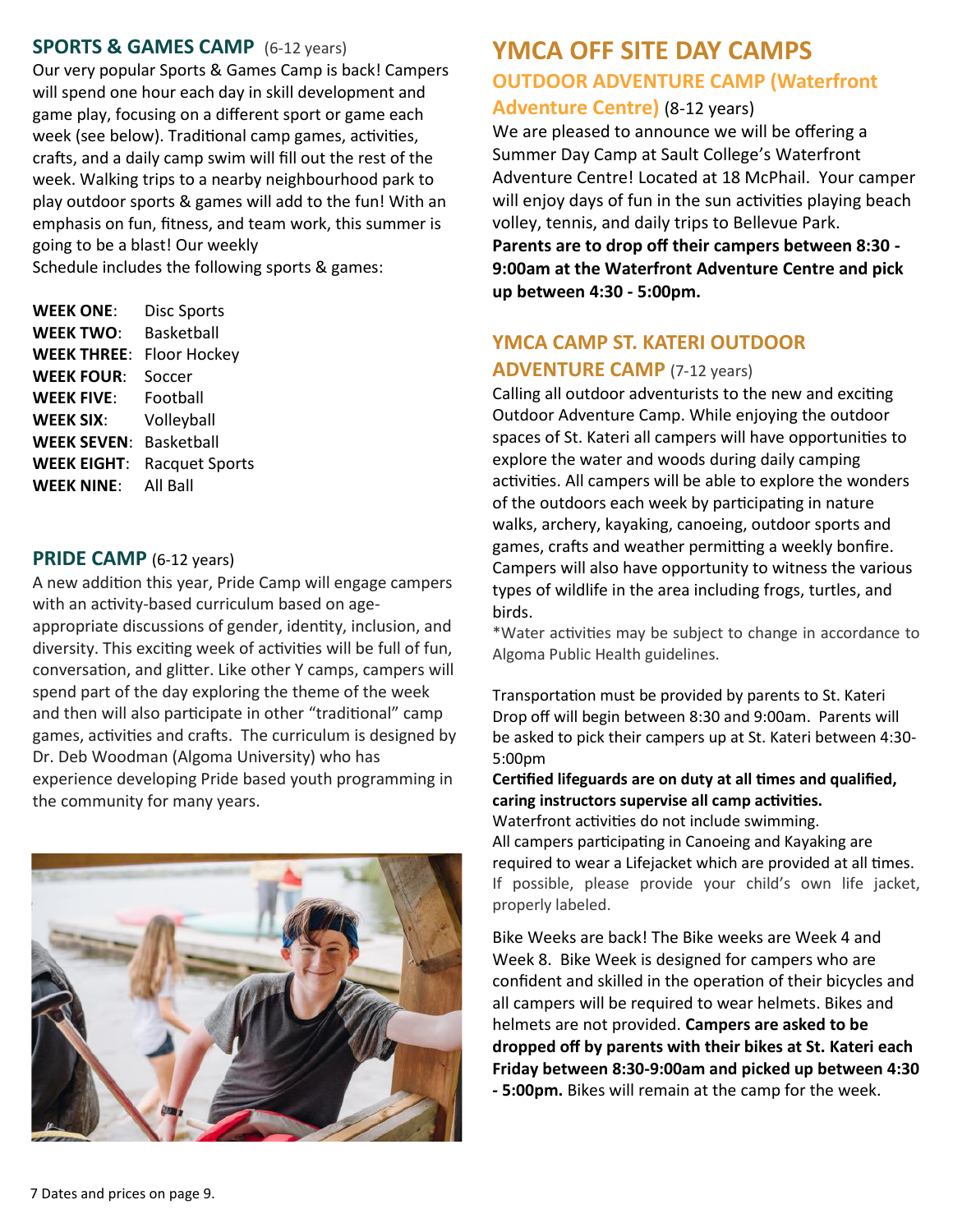# YMCA Camp Expectations

#### **STANDARDS OF BEHAVIOUR**

Everyone has the right to feel safe and be safe at YMCA Day Camps. With this right comes the responsibility to respect all people involved in Day Camps and to take pride in making Day Camps a positive place.

All Sault Ste. Marie YMCA Day Camp participants are encouraged to:

- Demonstrate the YMCA core values of honesty, caring, respect, responsibility and social inclusion;
- Respect and comply with all YMCA Day Camp policies and procedures;
- Respect differences in people, their ideas, and opinions;
- Show proper care and regard for the natural world, camp property and the property of others;
- Not inflict or encourage others to inflict bodily harm on others;
- Take appropriate measures to help those in need and, if necessary, seek staff assistance to resolve conflict peacefully;
- Respect persons who are in a position of leadership;
- Respect and comply with all applicable federal, provincial and municipal laws.

#### **WEATHER/SUN SENSE**

YMCA Day Camps involve a great deal of outdoor time. To ensure every child can fully participate in all outdoor and indoor activities, campers must bring suitable clothing for all types of weather. Sunscreen, sunglasses, a hat and water bottles are required for all Day Camps. Bug spray is also suggested for Camp St. Kateri. It is important that campers understand the importance of sunscreen and bug spray AND know how to apply both before coming to camp. Due to circumstances, campers must be responsible for themselves when applying sunscreen and insect repellent.

#### **BEHAVIOUR GUIDELINES**

When a child does not follow the standards of behaviour guidelines, we take the following steps:

- 1. Staff directs the child to more appropriate behavior;
- 2. The child is reminded of the behaviour guidelines and rules and a discussion takes place;
- 3. Staff notifies the Day Camp manager and supervisor;
- 4. If the behaviour persists, a parent is notified of the problem and the staff documents the situation;
- 5. Staff schedules a progress check or a follow-up conference;
- 6. If the problem persists, staff schedules a conference that includes the parent, child, staff, and the Day Camp manager and supervisor to discuss a solution that best suits the needs of everyone;
- 7. If a child's behaviour at any time threatens the immediate health or safety of anyone, the parent is notified and instructed to pick up the child immediately;
- 8. If the problem persists and a child continues to disrupt the program, the Sault Ste. Marie YMCA reserves the right to suspend the child from the program.

**I have read and agree to the Standards of Behaviour, the Behaviour Guidelines and the Cancellation/Change Policies listed in the Summer Camp brochure and will review this information with my child.**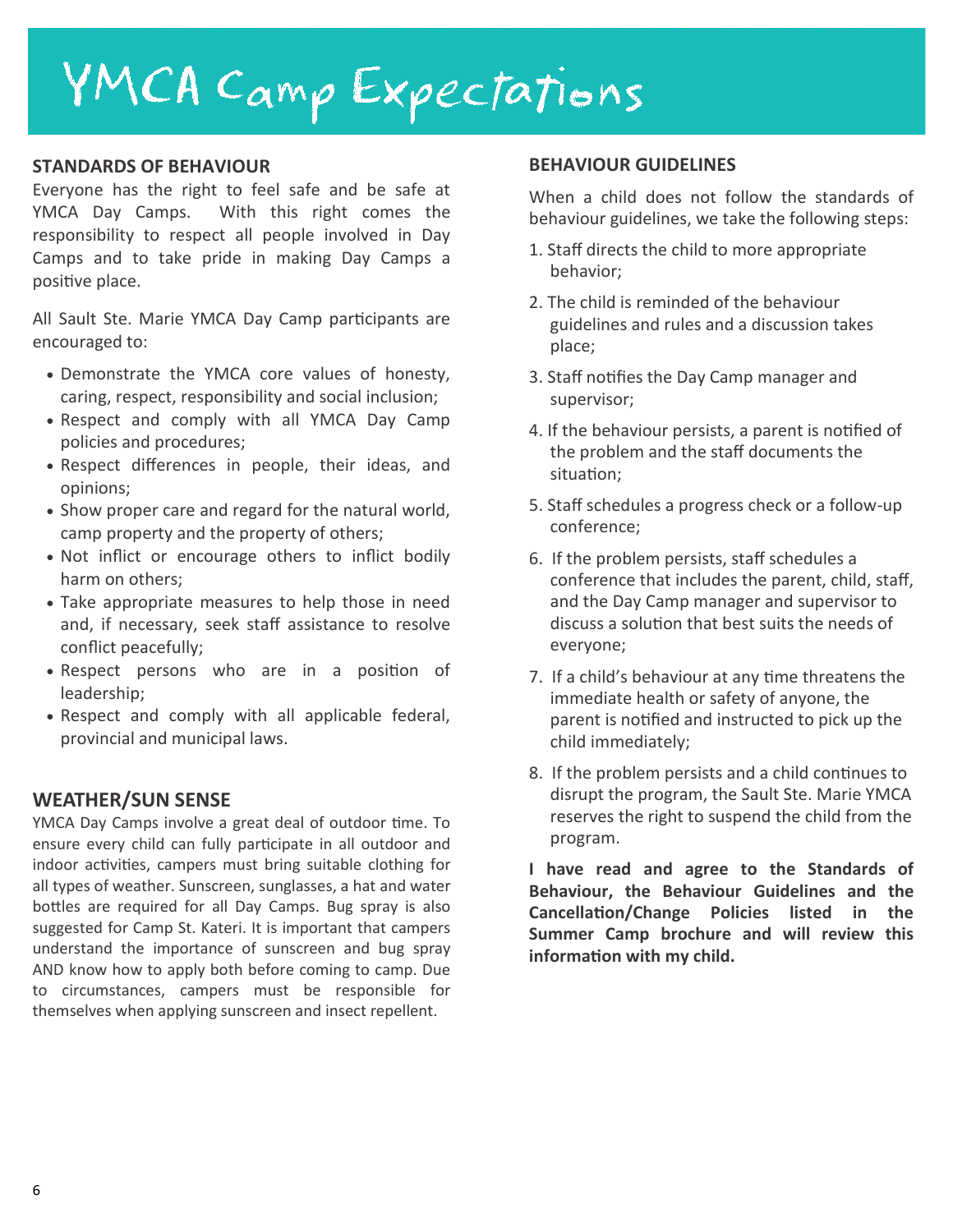|                                                             | YMCA Summer                                                                                 |                                |                                           |                                                                                                     |                           |                                  |                                            | Jay Camp 2022 Schedule & Fees                     |                 |                     |
|-------------------------------------------------------------|---------------------------------------------------------------------------------------------|--------------------------------|-------------------------------------------|-----------------------------------------------------------------------------------------------------|---------------------------|----------------------------------|--------------------------------------------|---------------------------------------------------|-----------------|---------------------|
|                                                             |                                                                                             |                                |                                           | SUMMER DAY CAMP WEEKS                                                                               |                           |                                  |                                            |                                                   |                 |                     |
| CAMP SESSION                                                | Mem/Public<br>Fees                                                                          | H                              | $\mathbf{\tilde{z}}$                      | $\infty$                                                                                            | $\blacktriangleleft$      | LO.                              | ဖ                                          | $\breve{}$                                        | $\infty$        | ၜ                   |
| $(ages 4 - 5)$<br>Kids Club                                 | \$200/\$240                                                                                 | ∞<br>$\mathbf{I}$<br>Jul 4     | 15<br>$\mathbf{I}$<br>Jul 11              | 22<br>$\mathbf{I}$<br>Jul 18                                                                        | $-29$<br>$Jul$ 25 $\cdot$ | LN.<br>$\blacksquare$<br>Aug 2 - | $\overline{c}$<br>$\mathbf{I}$<br>Aug 8    | $-19$<br>Aug 15                                   | $-26$<br>Aug 22 | $-$ Sep 2<br>Aug 29 |
| Creative Discovery<br>(ages 6 - 12)                         | \$200/\$240                                                                                 | $\sim$<br>$\frac{4}{3}$        | 15<br>$\mathbf{I}$<br>Jul 11              | 22<br>$\mathbf{I}$<br>Jul 18                                                                        | $-29$<br>Jul 25           | LN.<br>$\blacksquare$<br>Aug 2-  | $\overline{12}$<br>$\blacksquare$<br>Aug 8 | $-19$<br>Aug 15-                                  | $-26$<br>Aug 22 | Aug 29 - Sep 2      |
| Dance Camp<br>(ages 6 - 12)                                 | \$200/\$240                                                                                 |                                | 15<br>$\mathbf{I}$<br>Jul 11              |                                                                                                     | $-29$<br>$J$ ul 25 -      |                                  | $\overline{12}$<br>$\mathbf{I}$<br>Aug 8 - |                                                   | $-26$<br>Aug 22 |                     |
| Gymnastics Camp<br>(ages 6 - 12)                            | \$200/\$240                                                                                 | $\frac{8}{1}$<br>$\frac{1}{4}$ |                                           | 22<br>$\mathbf{r}$<br>$J$ ul 18                                                                     |                           | 5<br>$\mathbf{I}$<br>Aug 2 -     |                                            | Aug 15 - 19                                       |                 | Aug 29 - Sep 2      |
| Sports and Games<br>(ages 6 - 12)                           | \$200/\$240                                                                                 | $\sim$<br>Jul 4                | $\overline{15}$<br>$\mathbf{I}$<br>Jul 11 | 22<br>$\mathbf{I}$<br>Jul 18                                                                        | $-29$<br>$J$ ul 25 -      | 5<br>$\blacksquare$<br>Aug 2     | $-12$<br>Aug 8                             | $-19$<br>Aug 15                                   | Aug 22 - 26     | Aug 29 - Sep 2      |
| Swim Camp<br>$(ages 6 - 12)$                                | \$200/\$240                                                                                 | $\frac{8}{1}$<br>$\frac{4}{4}$ | 15<br>$\mathbf{I}$<br>Jul 11              | 22<br>$\mathbf{I}$<br>Jul 18                                                                        | $-29$<br>Jul 25 $-$       | Б<br>$\mathbf{I}$<br>Aug 2       | $\overline{12}$<br>$\mathbf{I}$<br>Aug 8   | $-19$<br>Aug 15                                   | $-26$<br>Aug 22 | Aug 29 - Sep 2      |
| $(\text{ages } 7 - 12)$<br>Farm Camp                        | \$237/\$257                                                                                 | $J$ ul 4 - 8                   | 15<br>$\mathbf{I}$<br><b>Jul 11</b>       |                                                                                                     |                           | S<br>$\mathbf{I}$<br>Aug 2 -     | Aug 8 - 12                                 |                                                   |                 |                     |
| $(ages 6 - 12)$<br>Pride Camp                               | \$200/\$240                                                                                 |                                |                                           | 22<br>$\mathbf{I}$<br>Jul 18                                                                        |                           |                                  |                                            |                                                   |                 |                     |
| <b>Waterfront Adventure Camp*</b><br>$(ages 8 - 12)$        | \$237/\$257                                                                                 | $J$ ul 4 - 8                   | 15<br>$\blacksquare$<br>Jul 11            | 22<br>$\bar{\mathbf{r}}$<br>Jul 18                                                                  | Jul 25 - 29               | LN.<br>$\mathbf{I}$<br>Aug 2 -   | $\overline{12}$<br>Aug 8 - $\overline{2}$  | Aug 15 - 19                                       | $-26$<br>Aug 22 |                     |
| Outdoor Adventure Camp<br>Camp St. Kateri*<br>(ages 7 - 12) | \$237/\$257                                                                                 | $J$ ul 4 - 8                   | $-15$<br><b>Jul 11</b>                    | Jul 18 - 22                                                                                         | Jul 25 - 29               | Aug 2 - 5                        | Aug 8 - 12                                 | Aug 15 - 19                                       | Aug 22 - 26     |                     |
|                                                             |                                                                                             |                                |                                           |                                                                                                     |                           |                                  |                                            |                                                   |                 |                     |
|                                                             |                                                                                             |                                |                                           | THE FRIDAY BEFORE THE START OF THEIR WEEK AT CAMP.<br>CAMPERS MUST BE REGISTERED FOR CAMP BY 6:00PM |                           |                                  |                                            |                                                   |                 |                     |
|                                                             | ALL CAMPS HOUSED OUT OF MCNABB STREET RUN FROM 9:00AM - 4:30PM<br>WITH DROP OFF BETWEEN 8:3 |                                |                                           |                                                                                                     |                           |                                  |                                            | 0AM - 9:00AM AND PICK UP BETWEEN 4:30PM - 5:00PM. |                 |                     |
|                                                             | WITH DROP OFF BETWEEN 8:30AM - 9:00AM AND PICK UP BETWEEN 4:30 -5:00PM.                     |                                |                                           | <b>OFFSITE CAMPS* RUN FROM 9:00AM - 4:30PM,</b>                                                     |                           |                                  |                                            |                                                   |                 |                     |
|                                                             |                                                                                             |                                | Week 5 is a                               | 4 day week, fees are pro-rated accordingly.                                                         |                           |                                  |                                            |                                                   |                 |                     |